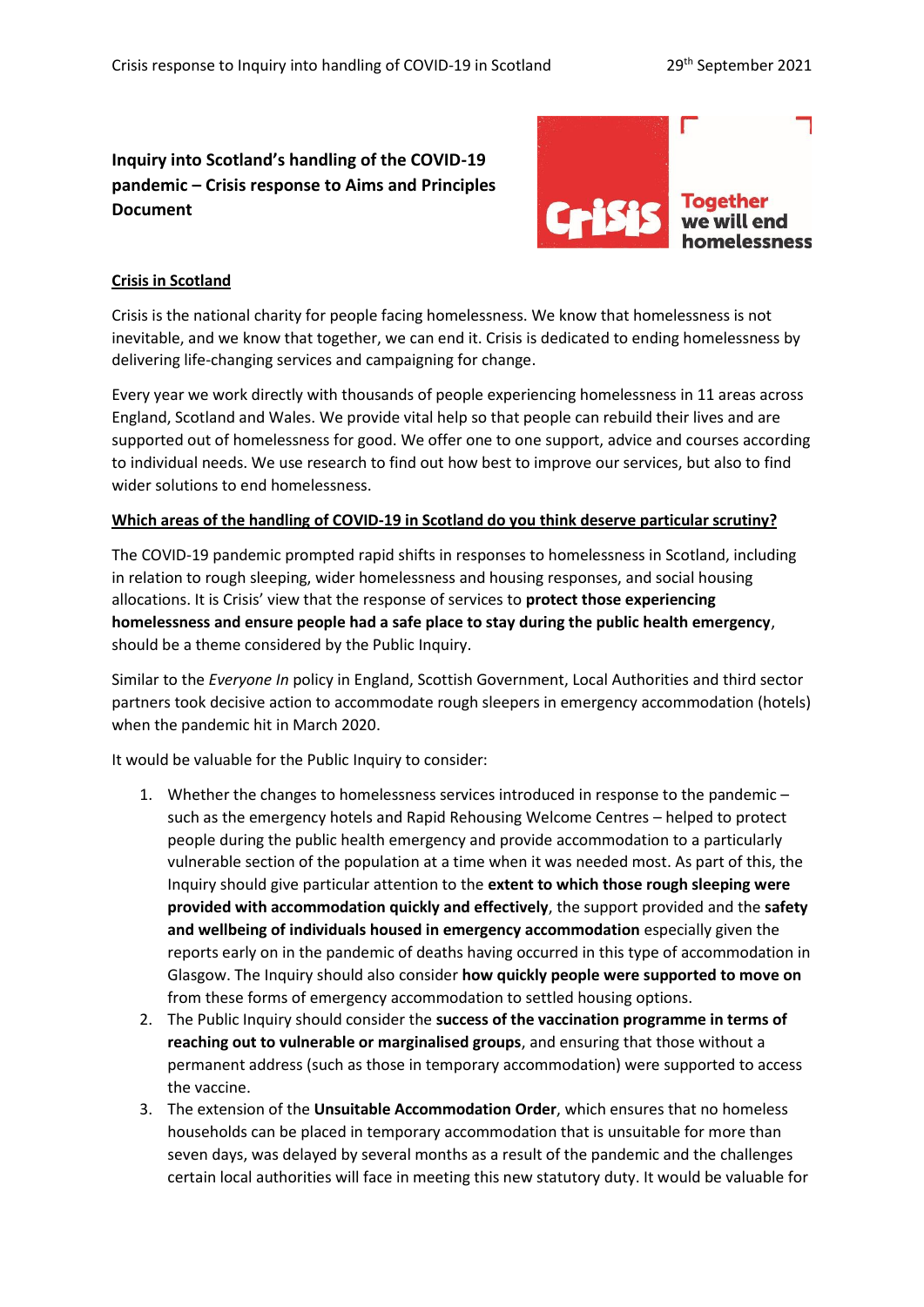the Inquiry to consider whether the delay was reasonable, and the ways in which the pandemic presented unforeseen challenges, such as through increased numbers in temporary accommodation.

# **Are there areas in which you think Scotland would benefit particularly from drawing lessons learned?**

There were some major successes achieved in changes to homelessness policy made during the pandemic. The key question is how we embed those new ways of working, and make the positive changes to policy and practice permanent, following the pandemic.

Particular areas it would be useful to consider are:

- **Support for those with No Recourse to Public Funds:** The emergency accommodation funding and response was explicitly inclusive of those experiencing homelessness with No Recourse to Public Funds (NRPF) who had previously not been entitled to assistance under Scottish homelessness legislation. The guidance from COSLA and emergency legislation seeking to ensure that those with NRPF had access to support and healthcare during the pandemic. This enabled services to engage those with long histories of homelessness and complex needs.
- **No return to the use of Hostels and Night Shelters:** the pandemic acted as a catalyst for a political commitment and cultural shift away from the use of congregate accommodation and night shelters, as recommended by the Homelessness and Rough Sleeping Action Group (HARSAG). The Everyone Home Collective, a group of third sector and academic organisations established during the pandemic, have developed a routemap charting an end to the need for night-shelter and hotel provision as a response to homelessness, an ambition now committed to by the Scottish Government.
- **Dramatically reduced numbers of rough sleeping:** There is evidence to suggest that rough sleeping in Scotland's major cities was reduced to an all-time low during 2020, through offering accommodation to rough sleepers as swiftly as possible. The Inquiry should look at how these gains can be made permanent, with no return to the levels of rough sleeping that were seen prior to the pandemic.
- **Support for tenants facing eviction:** the factors contributing to statutory homelessness changed during the pandemic. The number of households presenting as homeless due to the loss of rental tenancies fell by 57% in 2020/21 compared to the previous year, as the Scottish Government acted to protect tenants from eviction during the pandemic. There are now concerns however, that there might be an increase in homeless applications caused by eviction due to rent arrears, as the furlough scheme ends. The Scottish Government is currently consulting on plans to make permanent the discretionary grounds for eviction and the pre-action requirements in the PRS. The Inquiry should look at how measures introduced during the pandemic helped to prevent homelessness, and how these can be made permanent.

## **Is there any type of evidence that you think is essential for the inquiry to obtain?**

In looking at the topics outlined above, it is essential to get input from those who experienced homelessness during the pandemic, and those providing frontline services including local authority and housing association staff, as well as those working in third sector organisations.